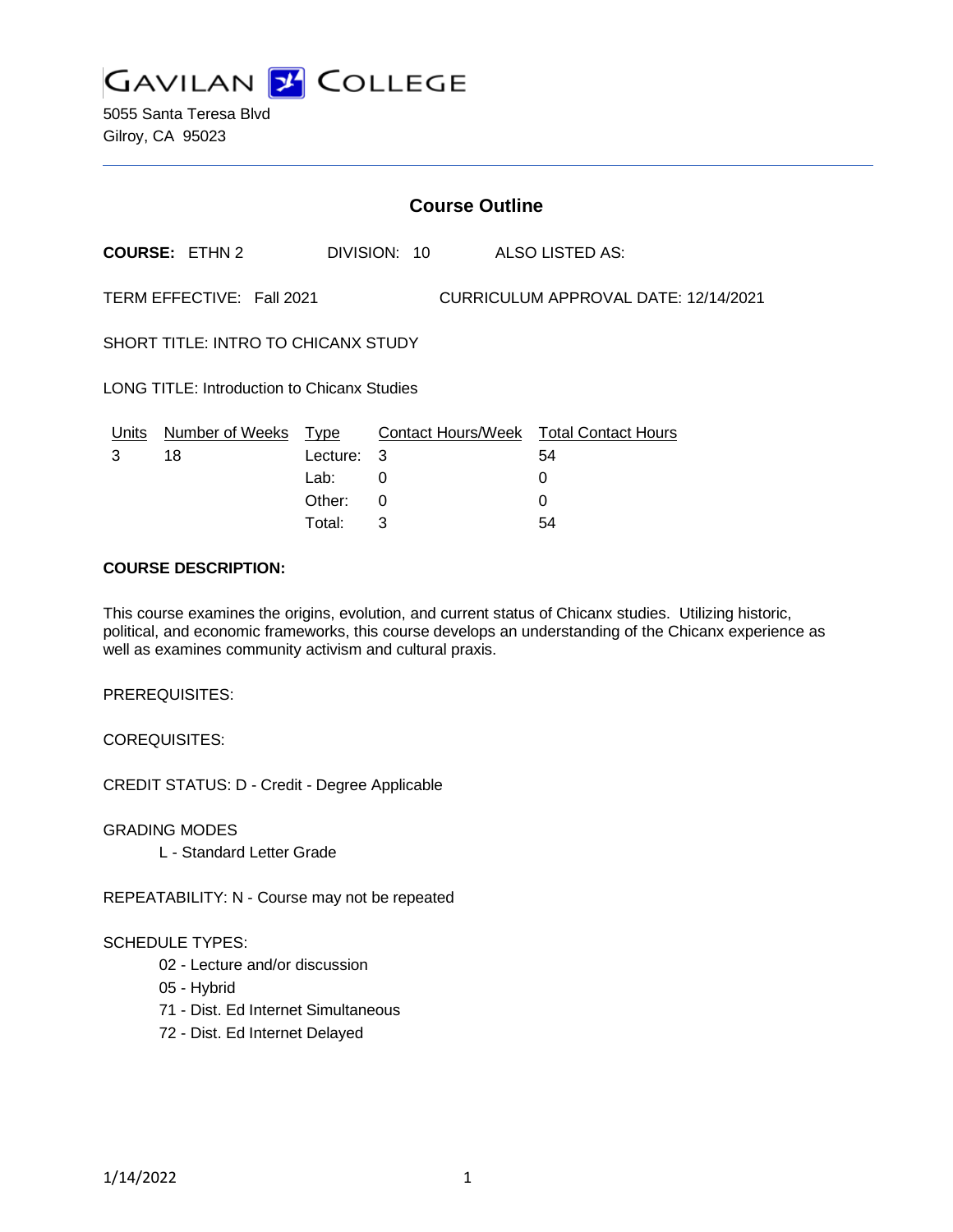## **STUDENT LEARNING OUTCOMES:**

By the end of this course, a student should:

1. Analyze the historical creation and liberatory practice of Chicano/a Studies as a political movement and interdisciplinary field of study.

2. Examine the ways in which historic, social, economic, and political forces have shaped the Chicano/a experience.

3. Analyze the historical creation and liberatory practice of Chicano/a Studies as an interdisciplinary political movement.

# **COURSE OBJECTIVES:**

By the end of this course, a student should:

1. Demonstrate active engagement with anti-racist issues, practices and movements, particularly in the Chicanx community, to build a diverse, just, and equitable society beyond the classroom,

2. Critically discuss the intersection of race and ethnicity with other forms of difference affected by hierarchy and oppression, such as class, gender, sexuality, religion, spirituality, national origin, immigration status, ability, and/or age.

3. Describe how struggle, resistance, social justice, solidarity, and liberation as experienced by the Chicanx community and other communities of color are relevant to current issues.

4. Apply theory to describe critical events in the histories, cultures, and intellectual traditions, livedexperiences and social struggles of Chicanx Americans with a particular emphasis on agency and groupaffirmation.

5. Analyze and articulate concepts of ethnic studies, including but not limited to race and ethnicity, racialization, equity, ethno-centrism, eurocentrism, white supremacy, self-determination, liberation, decolonization and anti-racism.

# **CONTENT, STUDENT PERFORMANCE OBJECTIVES, OUT-OF-CLASS ASSIGNMENTS**

Curriculum Approval Date: 11/9/2021

6 hours: Introduction to the formation and importance of Chicano/a Studies

Introduction to the historical context of the creation of Chicano/a Studies during the Chicano Movement. Students will examine how the Chicano Movement fought for immigration, labor, and educational rights and sought to rewrite their own narrative in a critical and positive way in American History through Chicano/a Studies, which as a discipline has been a vehicle for empowerment and scholarship.

6 hours: Chicanismo: Whose Land?

Students will be introduced to the concept of Chicanismo, which recognizes that Chicano/as are indigenous to the land yet treated as "illegal," by a racist country; it is a political movement that has brought cultural pride and a sense of nationalism to Mexican-Americans. We will explore the term Chicano as an ideology based on a number of important factors that helped shape a social uprising in order to fight for the liberties of Mexican-Americans as well as examine new iterations of Chicanismo.

#### 6 hours: Borderlands

We will explore the literal and metaphoric concept of the Borderlands, which are politically and geographically fluid and important in shaping the immigrant experience and Chicano/a identity. Students will develop an understanding of the politics and economics that have created the US-Mexico border and examine border themes such as immigration, acculturation, and poverty.

#### 6 hours: Racism

Students will analyze how Chicano/as have faced historic and contemporary discrimination, resulting in inequitable educational experiences as well as legal injustice, including but not limited to disproportionate incarceration, racial profiling, and police brutality. Injustice will be examined as connected to media stereotypes of Chicanos throughout history.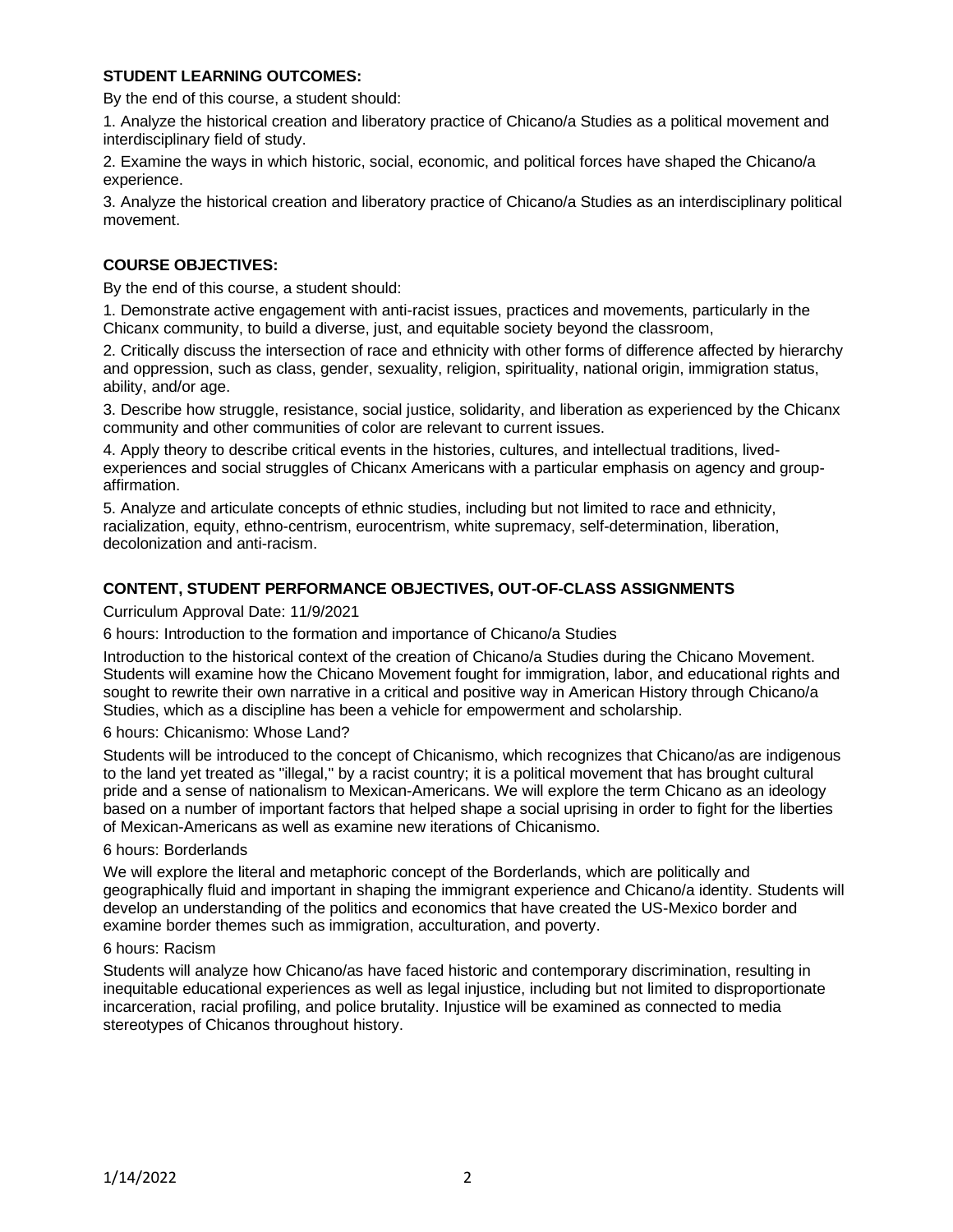## 6 hours: Chicano/a identity

Students will explore intersectionality in the Chicano/a community--how race, gender, and sexuality create experiences of connectedness, resilience, and challenge. We will analyze Chicana feminism and the Chicanx LGBTQ movement as both sources of tension and opportunity within traditional Chicano/a communities. In examining the social forces which create personal and group Chicano/a identity, we will analyze the prevalence of shadeism and colorism both within Chicano/a communities and dominant white society.

#### 6 hours: The Chicano/a Family

We will examine the importance and beauty of the Chicano/a family. Of particular significance are gender roles in the traditional marriage which are historically rooted in machismo and marianismo. We will explore how younger generations face pressure to fit into the dominant society, particularly in the educational system, and how acculturation is a source of tension in the Chicano/a traditional, often religious family.

## 6 hours: Chicano/a identity

Students will explore intersectionality in the Chicano/a community--how race, gender, and sexuality create experiences of connectedness, resilience, and challenge. We will analyze Chicana feminism and the Chicanx LGBTQ movement and their impact on Chicano/a identity. In examining Chicano/a identity, we will also analyze shadeism and colorism both within Chicano/a communities and dominant white society.

#### 5 hours: Cultural Production and Praxis

Students will analyze how different mediums of art, including but not limited to murals, music, and theater, express the struggles and triumphs of the Chicano/a people. Through examining both the creative process and final product, students will explore how art brings the Chicano/a community together in the struggle for empowerment and social justice.

#### 5 hours: Politics and Activism

We will reexamine the Chicano Movement and its legacy of activism so that students can apply what they have learned from the course. From the United Farm Workers to the League of United Latin American Citizens to MEChA, Chicano/a activism continues to play a vital role American history. Students will analyze the intersection of Chicano/a activism and the LGBTQ+, feminist, and other movements as well as their own lives.

2 hours: Final exam/production

## **METHODS OF INSTRUCTION:**

The course may include the following: lecture, discussion, small group work on conceptual problems, field work, guest speakers, and film and video presentations.

## **OUT OF CLASS ASSIGNMENTS:**

Required Outside Hours: 30

Assignment Description:

Written or Creative Assignments (e.g. response papers, reading reflections, and/or journals)

Required Outside Hours: 50 Assignment Description: Assigned readings

Required Outside Hours: 28 Assignment Description: Group Project, Research Paper, or other Creative Work.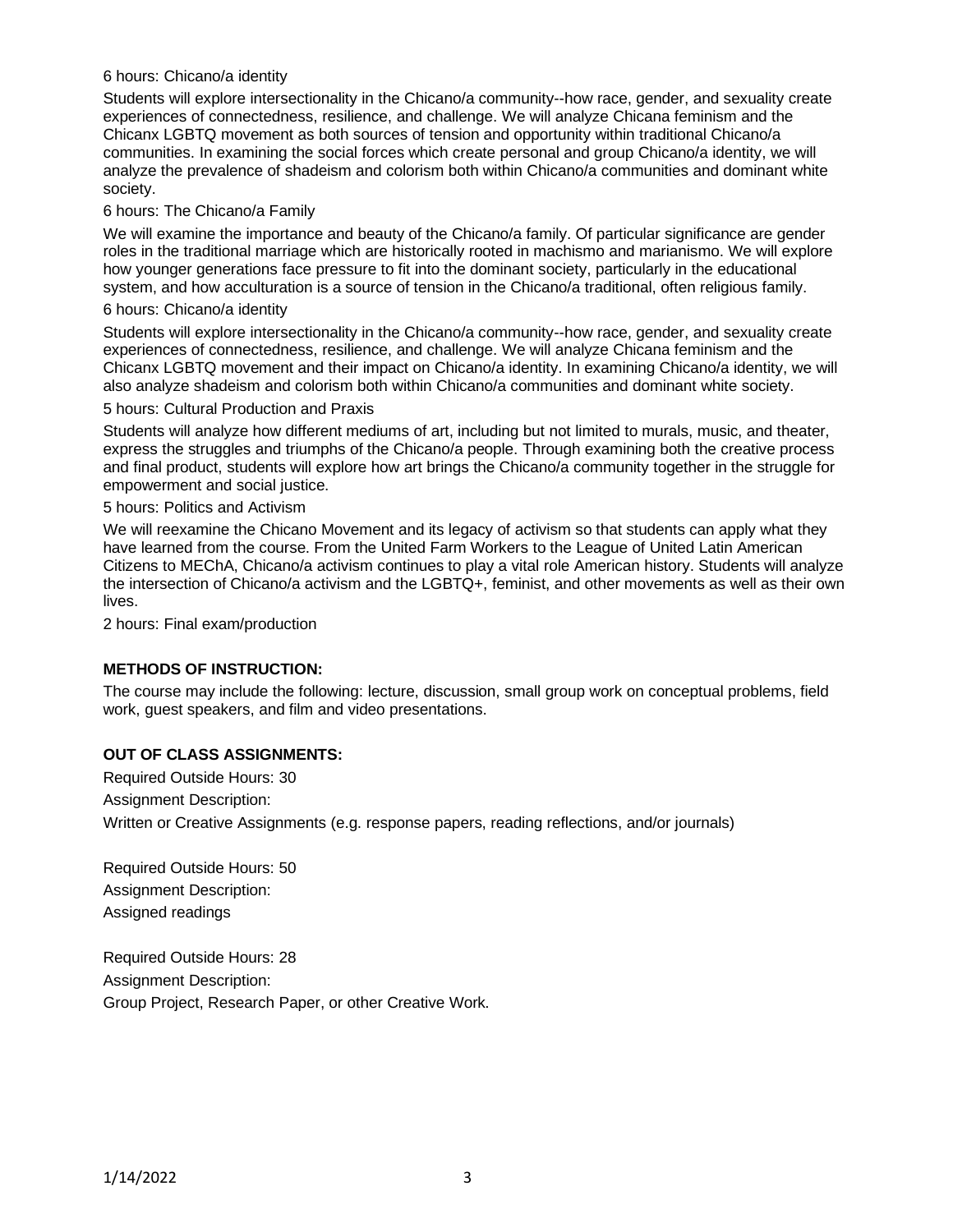# **METHODS OF EVALUATION:**

Objective examinations Percent of total grade: 30.00 % Exams may include true/false, multiple choice, short answer, and essay questions. Writing assignments Percent of total grade: 50.00 % May include written homework; reading reports; research and term papers, and personal essay or journals. Skill demonstrations Percent of total grade: 20.00 % May include a group project, individual research project, and/or presentation.

# **REPRESENTATIVE TEXTBOOKS:**

Chon Noriega, et. al. The Chicano Studies Reader: An Anthology of Aztlan, 1970-2019. Seattle, WA: University of Washington Press,2020.

This comprehensive collection of essays from scholars and activists in the Chicanx Studies field speaks to the historic and contemporary politics, racism, and resistance in the Chicanx experience.

ISBN: 089551172X

Reading Level of Text, Grade: 12+ Verified by: Christina Salvin

James Diego Vigil. From Indians to Chicanos: The Dynamics of Mexican-American Culture 3rd Edition. Long Grove, IL: Waveland Press, Inc,2011.

This seminal text is used by the majority of Chicanx Studies classes across the country and lays the foundation for the course.

ISBN: 1-57766-740-9

Reading Level of Text, Grade: 12+ Verified by: Christina Salvin

Recommended Other Texts and Materials

Mexicans in San Jose (Images of America); July 1, 2009; Nanette Regua and Jose Villarreal Publisher : Arcadia Publishing; 1st edition ISBN-10 : 0738569305 ISBN-13 : 978-0738569307